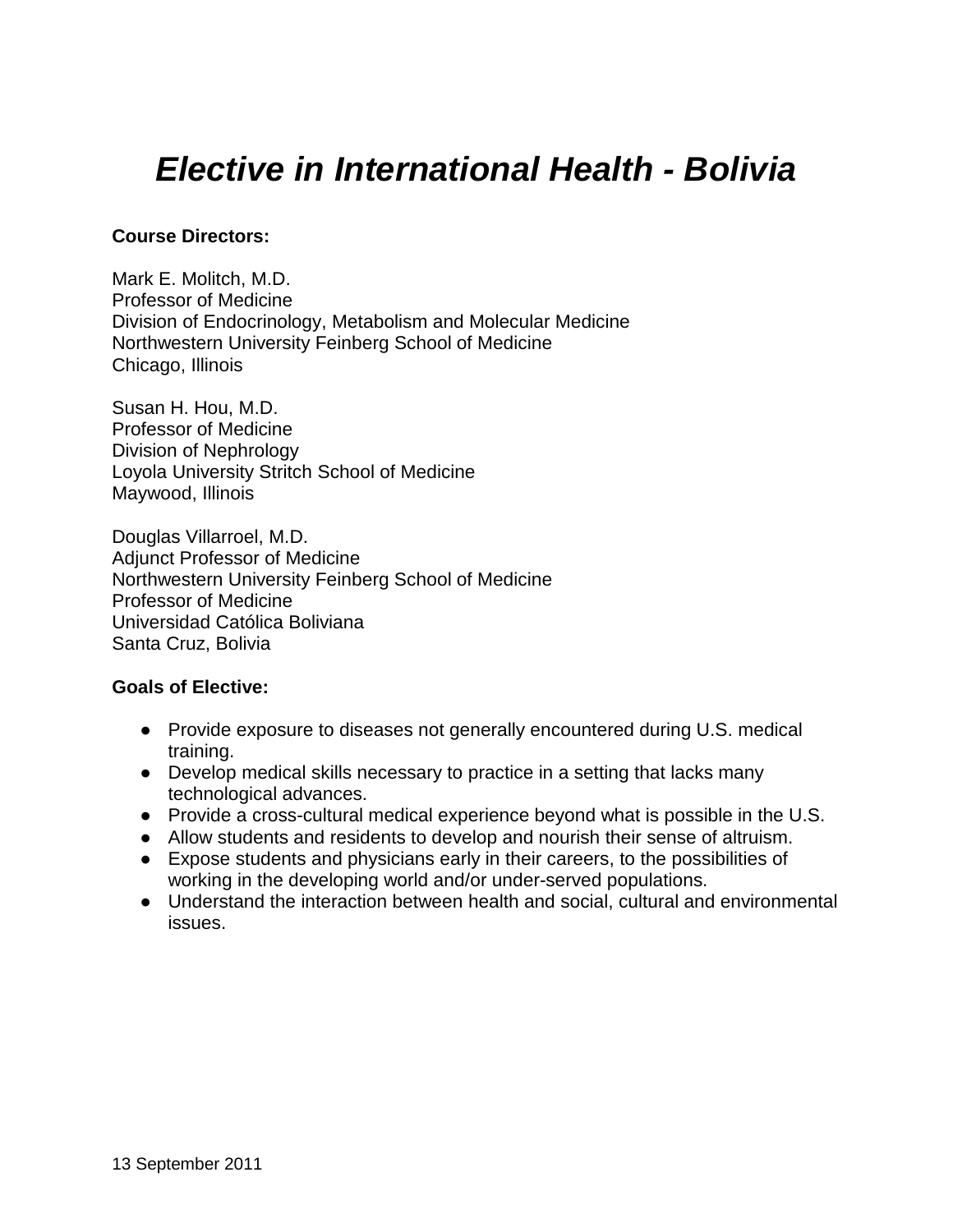# **Elective Overview**

### **Supervision:**

On site supervision of the students is carried out by U.S. physicians (often Northwestern or Loyola Medical School faculty) and Bolivian physicians approved by the course directors, as well as by Medical Residents from Northwestern, Loyola and other institutions. Occasionally physicians from outside the U.S. and Bolivia may supervise, if present.

# **Duration:**

4-8 weeks (each student's and resident's rotation is reviewed individually). In some circumstances, longer periods can be arranged.

### **Number of students/residents:**

Maximum 4 students and 2 residents

### **Special Note:**

Students must be in good academic standing and have demonstrated commitment to medicine in underserved areas in the past. All students and residents must be sufficiently fluent in Spanish so as to be able to perform complete histories on their patients and communicate information to them.

# **Educational Goals and Objectives**

### **Medical Knowledge:**

- Recognize and understand diseases endemic to the area including malaria, yellow fever, dengue, Chagas disease, parasitic diseases, and leishmaniasis.
	- Clinical experience will be supplemented by formal lectures. Students and residents are expected to read the appropriate sections in their Medicine and Pediatric textbooks on infectious diseases and tropical medicine prior to their rotation. A variety of textbooks are available at the clinic to supplement this material. PDF's of several articles relating to tropical diseases are available on the website of the Clinic (see list at end).
- Comprehend basic pathophysiology, explain clinical presentations and complete diagnostic strategies and prognosis for these endemic diseases, with and without medical care.
- Complete care plans for these endemic diseases that include appropriate strategies for care with limited resources.
- Assist in management of chronic diseases such as diabetes and hypertension in a rural environment with relatively limited resources.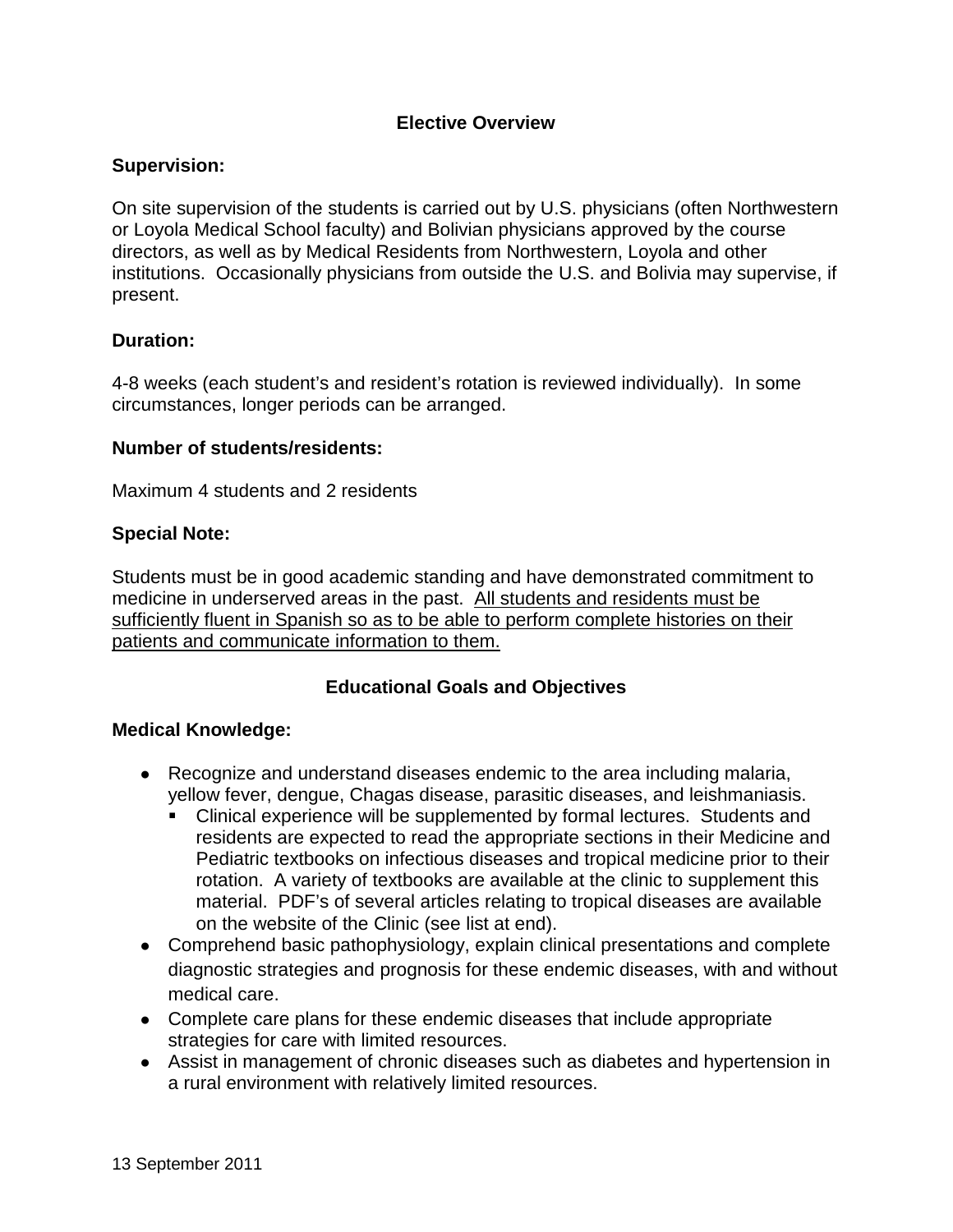● Examine the role of community-based interventions in providing health care in rural communities with limited follow-up to ensure proper treatment in patients with chronic health issues.

# **Interpersonal and Communication Skills:**

- Demonstrate effective communication skills with their patients, patients' families, and other health care providers.
	- **There are teenage volunteers from Palacios who work at the clinic. The** students and residents will be expected to contribute to their education.
- Communicate proficiently in Spanish in a clinical context
	- Students and residents *must* speak Spanish. People in the area around the clinic and at Hospital Japonés do not speak English.
- Exemplify an awareness of and respect for cultural differences unique to their experience and self-evaluate during difficult interactions

# **Evaluation Method:**

Students and residents will be evaluated based on their demonstration of the following:

- Independent, self-directed learning
- Ability to adapt to a foreign environment
- Ability to work as a member of a team
- Medical abilities, knowledge and judgment
- Completion and dissemination of independent study project

The supervising physician will give direct clinical assessment of the student/resident's performance using the appropriate forms.

### **Bolivian Doctors who will work with and supervise our students**

### **Douglas Villarroel, M.D. Lead Supervising Physician**

Endocrinologist and Internist

Medical school: Universidad Mayor, Real y Pontificia de San Francisco Xavier de Chuquisaca, Sucre, Bolivia, 1989.

Residency: Centro Médico Nacional siglo XXI in México City, México, 1993

Endocrinology fellowship: Centro Médico Nacional siglo XXI in México City, México, 1995. Current Position: Practicing endocrinology and internal medicine in Santa Cruz. Professor of Medicine. Director of the Centro Medico Humberto Parra in Palacios. Immediate Past-President of the Bolivian Endocrine Society.

Medical school affiliation: Universidad Católica Boliviana

Teaching/supervising role: Overall local director of the residency/student exchange program. Will facilitate local transportation and coordination of teaching efforts. Will also supervise residents and students at Galene.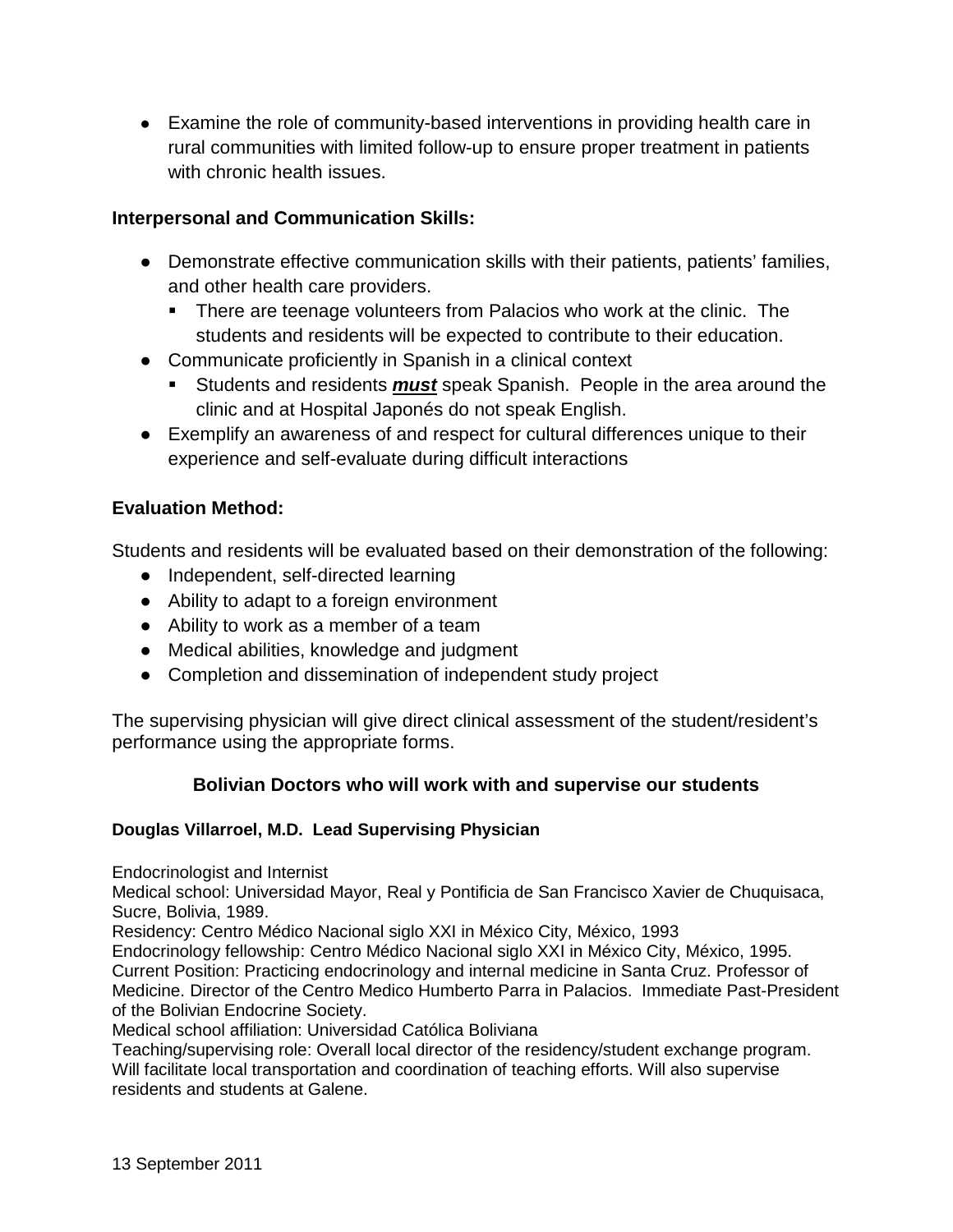### **Herland Vaca Diez, M.D.**

Nephrologist and Internist

Medical school: Universidad de la República Oriental del Uruguay, Montevideo, Uruguay, 1974. Residency: Hospital de Clinicas, Sao Paulo, Brazil, 1980.

Nephrology fellowship: Hospital de Clinicas, Sao Paulo, Brazil, 1984. Hospital Necker, Paris, France, 1985.

Current Position: Practicing nephrology and internal medicine in Santa Cruz. Director of the Dialysis Unit and the Renal Transplantation Program of INCOR clinic. Director of the Instituto del Riñon. Professor of Medicine.

Medical school affiliation: Universidad Católica Boliviana

Teaching/supervising role: Teaching and supervising nephrology and internal medicine at Instituto del Riñon in Santa Cruz.

### **Roxana Barbero, M.D.**

Endocrinologist and Internist

Medical school: Universidad Mayor, Real y Pontificia de San Francisco Xavier de Chuquisaca, Sucre, Bolivia, 1988.

Residency: Hospital de Clínicas, Universidad de Sao Paolo, Brazil, 1991

Endocrinology fellowship: 1993

Current Position: Practicing endocrinology and internal medicine in Santa Cruz. Professor of Medicine.

Medical school affiliation: Universidad Cristiana de Bolivia.

Teaching/supervising role: Teaching and supervising Endocrinology and Internal Medicine at Hospital de la Caja Nacional de Seguro Social and Galene.

### **Carlos Vargas Moreira, M.D.**

General Physician.

Medical School: Universidad Mayor de San Simón Cochabamba.

Residency: Hospital de Montero y Portachuelo

Current Position: Vice President of the Sociedad Cientifica Boliviana Filial Montero.

Medical School affiliation: None

Teaching/Supervising role: Teaching and supervising general medicine at Centro Medico Clinic in Palacios

### **Carmelo Nazario, M.D.**

General Physician

Current Position: General Physician in Portachuelo.

Medical School affiliation: None

Teaching/Supervising role: Teaching and supervising general medicine at Centro Medico Clinic in Palacios

### **Rudy Javier Ledezma, DDS**

Current Position: Dentist Dental School: Universidad Nacional del Siglo Veinte in Odontologia Dental School Affiliation: none Teaching/Supervising role: He is very willing to teach some dental procedures to interested students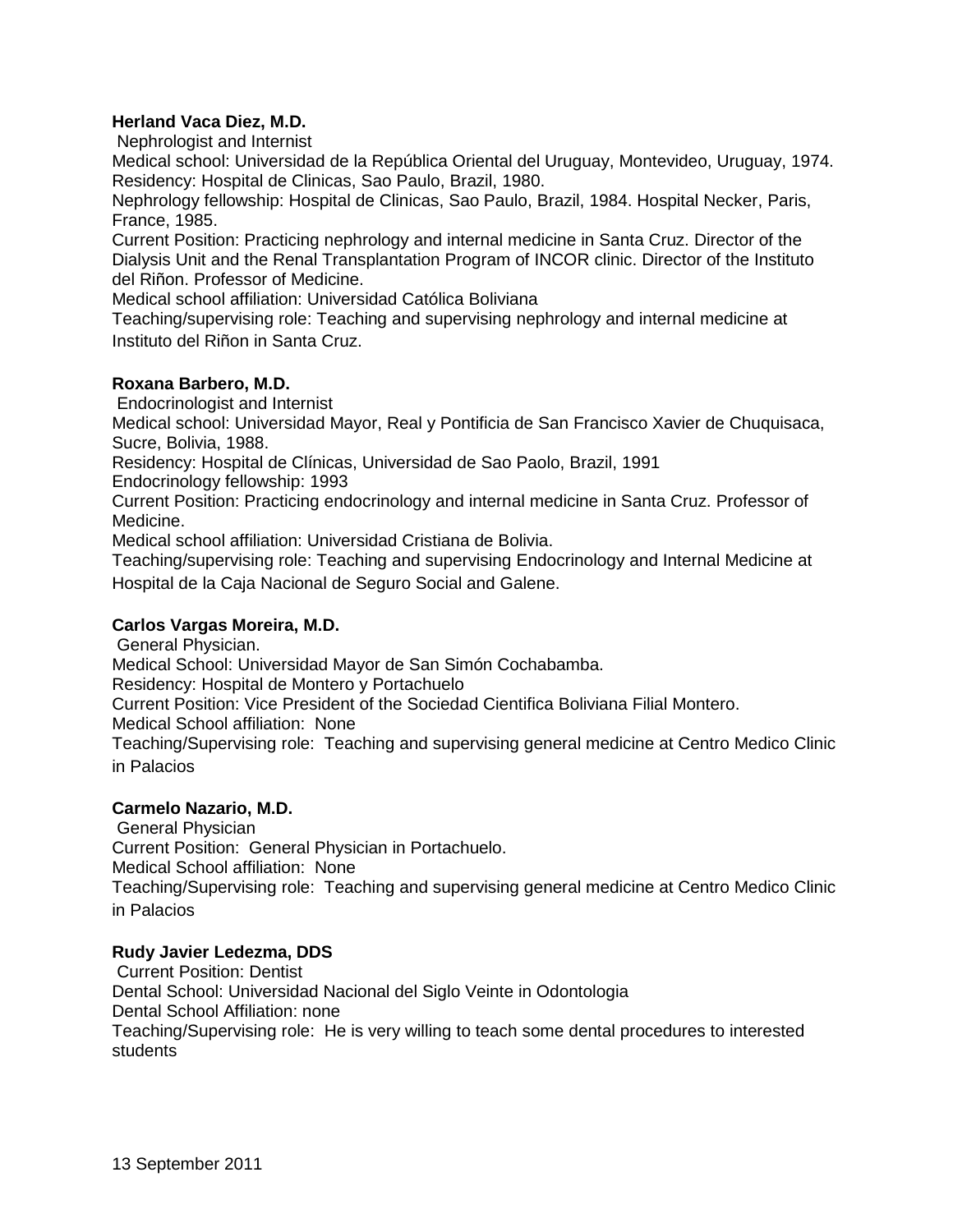# **Required Elective Components**

In order to enhance the experience of visiting 4th year medical students while also providing an opportunity for students to make a lasting impact on the clinic, we have added some new requirements to the elective. These activities and projects are intended to help the student/resident learn about the complexities of the health care system and see both inpatient and outpatient care both in public and private settings. Further details of each component are listed below:

# **1. Centro Medico Humberto Parra, Palacios**

Residents and students will see patients at the clinic in Palacios Wednesday through Saturday. The patient load can vary greatly, with our heaviest patient day generally being Saturday. There is usually 20-50 patients seen daily. The cornerstone of the international health experience, this outpatient clinic is a site where practitioners are challenged to confront issues of urgent care, chronic disease management, and case referral. The clinic was founded in 2001 and is funded by the Daniels Hamant Foundation. It is located 100 kilometers from Santa Cruz, the largest city in Bolivia. This clinic serves an area with about 40,000 people. The clinic has 3 regular examination rooms, a class room, a dental suite and an ophthalmology room. It has a small pharmacy and a laboratory that is capable of doing routine chemistries, CBCs, and urinalyses. We currently do not have a functioning electrocardiogram machine but hope to replace this soon. The clinic is staffed by two full time nurses and by rotating Bolivian and American doctors who supervise students and residents. Students and residents will be expected to do the following when seeing patients:

- Do the initial focused history and physical examinations. Depending on the number of volunteers, residents and medical students may be asked to work together.
- Do a succinct presentation to a supervising physician, offering a reasonable diagnosis and management plan.
- Recognize the limited ancillary data available and be able to integrate this into a team-oriented approach to care.
- Write a concise but thorough note IN SPANISH into the electronic medical record. Prescriptions are also done in the computer. Alek, our pharmacist, is always available if students or residents have questions on medications and doses of meds.
- Make the proper referrals when necessary (ask coordinators for help with this process).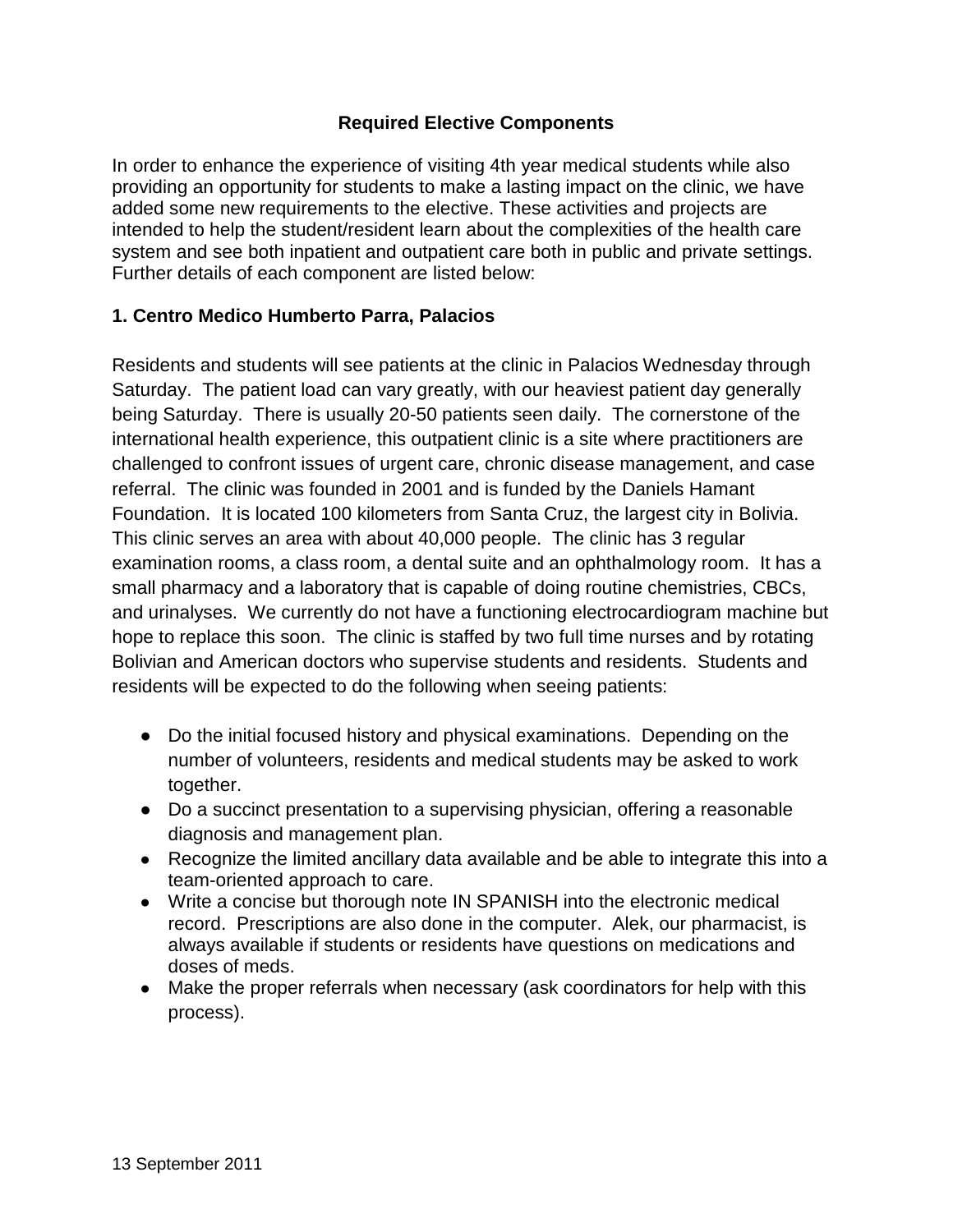# **2. Hospital Inpatient Experience in Portachuelo**

Dr. Vargas and Dr. Davila are two of the regular attending physicians who work at the clinic. They both also work at the public hospital in Portachuelo, a town that is near the clinic. As part of your rotation here, you will be required to do one over night call (on a Tuesday or Wednesday night) and one Saturday day time shift at the hospital in Portachuelo, working with either Dr. Davila or Dr. Vargas. In the hospital you will see patients who have more serious conditions than you might see in the clinic. There may also be opportunities to participate in surgeries or births if that interests you. Make sure to bring scrubs, your white coat, and stethoscope.

# **3. Endocrinology with Dr. Douglas Villarroel**

Tuesday afternoons will be spent with Dr. Douglas Villarroel in his endocrinology clinic, Galene, in Santa Cruz. He can only accommodate two students at a time, so if there are more than two student volunteers, students will need to rotate weeks. Your performance at Galene will be a part of your final evaluation.

# **4. Weekly Lecture Series/Case Discussions**

These will be run by Dr. Vargas. The schedule will be flexible depending on patient loads and the number of volunteers, but will most likely occur over lunch or after we are done seeing patients for the day. The lectures will include both tropical medicine and preventative medicine specific to health care in a low resource setting. Topics may include Chagas' Disease, Dengue, Parasites, etc. Furthermore, after the lectures, we will have a series of less formal case discussions on the topics of the lectures. You will be receiving a number of articles related to the specific topics which can supplement the lecture material.

# **5. Social Work Experience**

Hospital Japonés is a 200 bed public hospital in Santa Cruz that was founded in 1986. It was initially financed by the Japanese government which supported it for the first decade of its history. It has departments of Internal Medicine, Surgery, Gynecology and Pediatrics. In addition to inpatient services, it has an emergency room, observation area, outpatient clinics, a resuscitation room, and operating rooms. Kidney transplants and cardiac surgery are done at the hospital. Two living donor liver transplants have been done there. It is a teaching hospital which educates both medical students and residents. It is associated with Universidad Católica, Universidad Cristiana and Universidad Gabriel Mene Moreno.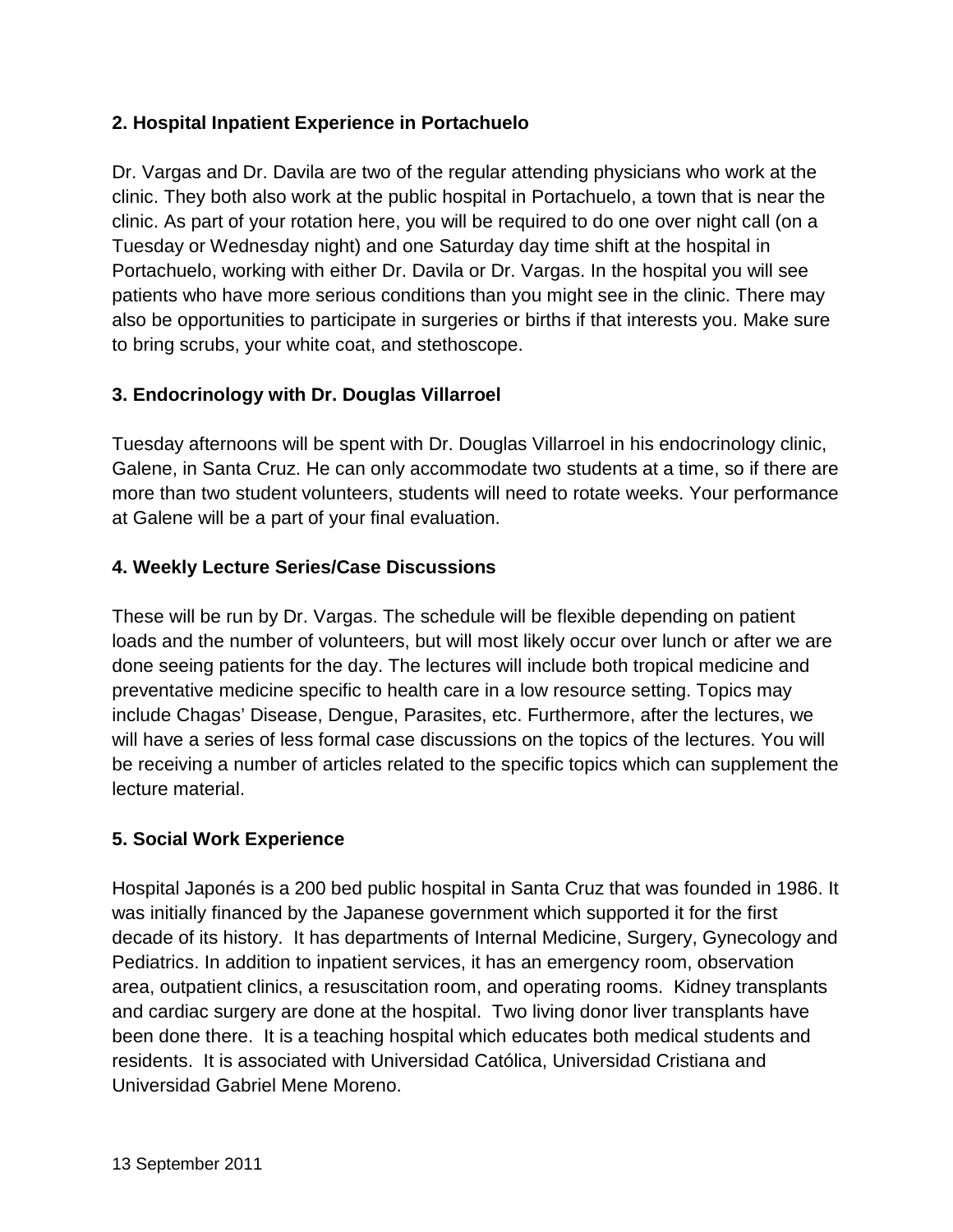Gabi is our social worker who helps our patients navigate the confusing public hospitals of Santa Cruz, such as Hospital Japones. The system here is tedious, complicated, and very frustrating at times. Luckily, Gabi knows the system well and can manipulate her way through with surprising ease. During your rotation you will be required to work with Gabi one day. Hopefully this will provide insight into how complicated the system is and demonstrate what our patients have to deal with on a regular basis.

# **6. Independent Study Project**

During their rotation, medical students will be required to complete an independent study project focused on a topic chosen from a list developed by the clinic or one of your choosing, approved by the clinic coordinators. These topics include various programs and protocols that are either old and in need of revision, proposed initiatives the clinic has considered pursuing, or a research project on a common disease entity. Examples include colon cancer screening, pediatric dental health, and Chagas' Disease screening and treatment protocols. The expectation is that students will conduct a brief literature search before their rotation, and then complete the rest of their project on site in Bolivia. The final product will be a brief (5-10 pages) summary of research and recommendations. These projects will be turned into Dr. Douglas Villaroel and Dr. Justine Macneil for grading. They will also be placed into a database to be accessed and referenced by clinic administrators and future volunteers. Again, students are welcome to email the current medical coordinators if they have any questions or would like help developing an idea.

Below is the current list of approved topics (though suggestions are also possible but will be subject to review):

- Colon cancer screening
- Healthy cooking and eating with native Bolivian foods
- Domestic violence screening protocols
- Asthma screening protocol
- Training midwives/health promoters to recognize abnormal births and when more help is needed
- Protocol for starting insulin in Type 2 DM in a resource poor setting
- Hospice care and counseling
- Guidelines for new onset seizures
- Community Garden expansion
- Chagas Program (Dx, Tx and/or re-roofing)
- Pediatric Care
- Pediatric Dental Health
- Obesity/Exercise Program
- Pharmacy optimization (which drugs, from where)
- Diabetes program (large project, but there are many different possibilities for this)
- Laboratory Quality Control and Optimization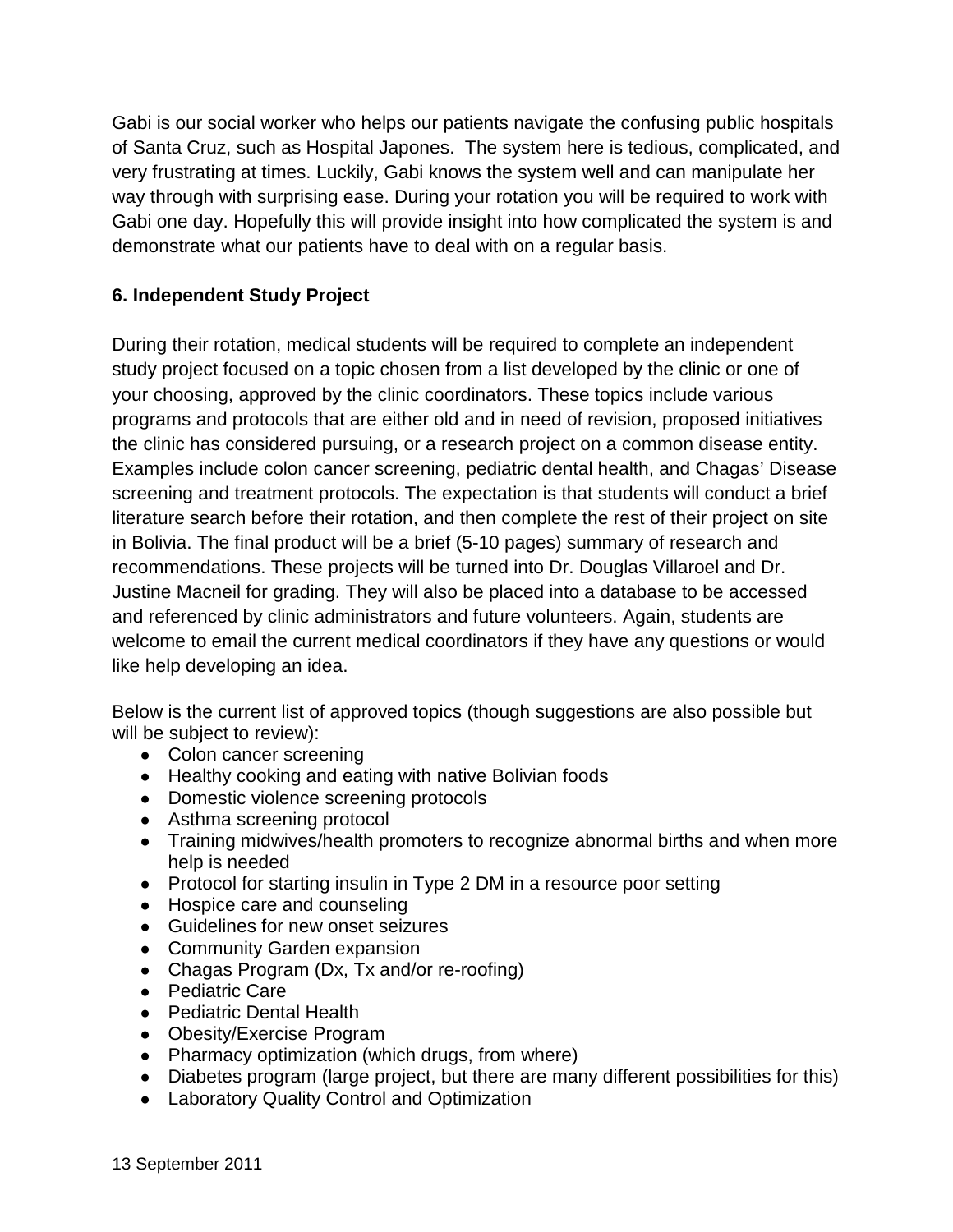# **7. Optional OB/Gyn Experience**

Dr. Padilla is the head of the OB/Gyn residency program at Hospital Japones. Dr. Padilla and his residents have recently started coming to the clinic on Saturdays to see gyn patients. They offered to have students work with them Monday and Tuesday at Hospital Japones in Santa Cruz. There will be opportunities to do births and C-sections. If you have an interest in OB and would like to take part in this experience, please let the coordinators know and they will arrange this.

# **Conclusion about Elective Requirements:**

We believe this elective program will give you a broad view of the medical and social needs of the communities we serve here in Bolivia. If you have any questions/comments/suggestions please do not hesitate to get in touch with the elective offices at your respective medical schools (if you are a Loyola or Northwestern student) or contact the MS4 coordinators in Bolivia: Carolyn Quigley (cquiggers@gmail.com) & Nate Kittle (nathankittle@gmail.com) or Dr. Macneil (justine.macneil@gmail.com)**.** As you will see when you come visit us in Bolivia, we have the ability to be flexible with your experience and can work with you to enhance your experience. This document serves as the minimum requirement for your time here at CMHP, but we hope you will find the work fulfilling and will want to do more! We are looking forward to working with you and hopefully making this rotation enjoyable and fulfilling for everyone involved.

# **Bolivia – Reading List**

**Students should read appropriate sections on Infectious Disease and Tropical Medicine in their Medicine and Pediatric textbooks The articles in this Reading List may prove helpful and copies are also located in Google Documents which will be shared with all rotating volunteers.**

### **Brucellosis**

Pappas G, Akritidis N, Bosilkovski M et al. Brucellosis. N Engl J Med 2005;352:2325-2336.

### **Chagas Disease**

Dias JCP. The treatment of Chagas disease (South American Trypanosomiasis). Ann Intern Med 2006;144:772-773.

Maguire JH. Chagas' Disease – can we stop the deaths? N Engl J Med 2006;355:760-761.

Rassi A, Rassi A, Little WC et al. Development and validation of a risk score for predicting death in Chagas' heat disease. N Engl J Med 2006;355:799-808.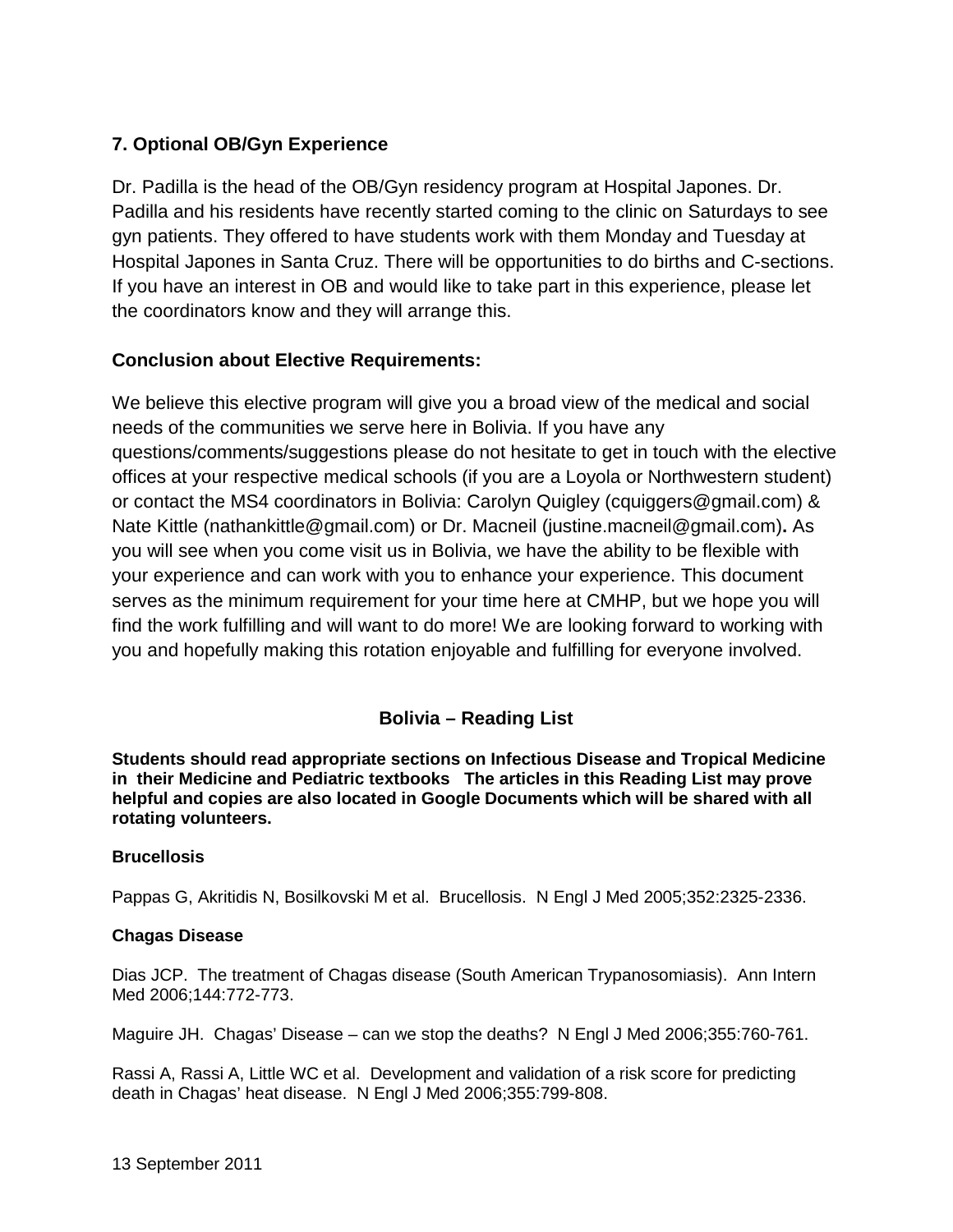Viotti R, Vigliano C, Lococo B et al. Long-term cardiac outcomes of treating chronic Chagas disease with benznidazole versus no treatment. Ann Intern Med 2006;144:724-734.

#### **Cholera**

Sack DA, Sack RB, Nair GB, Siddique AK. Cholera. Lancet. 2004;363:223-233.

Saha D, Karim MM, Khan WA, et al. Single-dose azithromycin for the treatment of cholera in adults. N Engl J Med. 2006;354:2452-2462.

#### **Cysticercosis**

Garcia HH, Gonazalez AE, Evans CA et al. *Taenia solium* cysticercosis. Lancet 2003;361:547- 556.

#### **Dengue**

Wilder-Smith A, Schwartz E. Dengue in travelers. N Engl J Med 2005;353:924-932.

Kay B, Nam VS. New strategy against *Aedes aegypti* in Vietnam. Lancet 2005;365:613-617.

#### **Fungal Diseases**

Lupi O, Tyring SK, McGinnis MR. Tropical dermatology: fungal tropical diseases. J Am Acad Dermatol 2005;53:931-951,

#### **Helminthic Infections**

Awasthi S, Bundy DAP, Savioli L. Helminthic infections. BMJ 2003;327:431-433.

Anon. How to add deworming to vitamin A distribution. WHO/CDS/CPE/PVC/2004.11

#### **HIV**

Goldie SJ, Yazdanpanah Y, Losina E et al. Cost-effectiveness of HIV treatment in resourcepoor settings – the case of Côte d'Ivoire. N Engl J Med 2006;355:1141-1153.

Steinbrook R. Message from Toronto – Deliver AIDS treatment and prevention. N Engl J Med 2006;355:1081-1084.

Ferradini L, Jeannin A, Pinoges L et al. Scaling up of highly active antiretroviral therapy in a rural district of Malawi: an effectiveness assessment. Lancet 2006;367:1335-1342.

Okie S. Fighting HIV – lessons from Brazil. N Engl J Med 2006;354:1977-1982.

### **Leishmaniasis**

Markle WH, Makhoul K. Cutaneous leishmaniasis: recognition and treatment. Am Fam Physician 2004;69:455-460.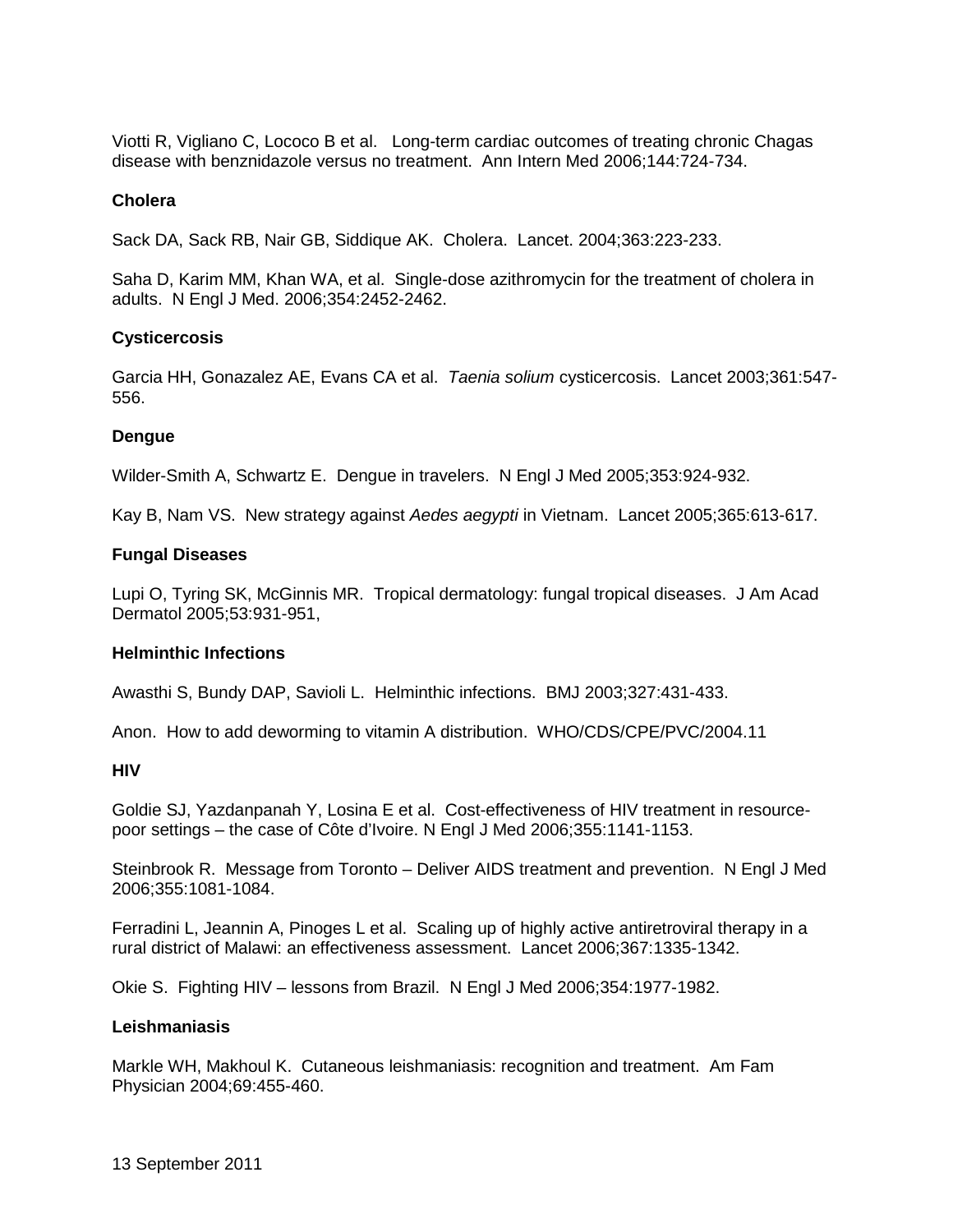### **Malaria**

Baird JK. Effectiveness of antimalarial drugs. N Engl J Med 2005;352:1565-1577.

Greenwood BM, Bojang K, Whitty CJM, Targett GAT. Malaria. Lancet 2005;365:1487-1498.

### **Typhoid**

Parry CM, Hien TT, Dougan G et al. Typhoid fever. N Engl J Med 2002;347:1770-1782.

### **Yellow Fever**

### **Barrett AD, Higgs S. Yellow fever: a disease that has yet to be conquered. Annu Rev Entomol 2007;52:209-229.**

Van der Stuyft P, Gianella A, Pirard M et al. Urbanisation of yellow fever in Santa Cruz, Bolivia. Lancet 1999;353:1558-1562.

### **Other**

#### **Anon. drugs past their expiration date. Medical Letter 2002;44:93-94.**

Basnyat B, Murdoch DR. High-altitude illness. Lancet 2003;361:1967-1974.

Brubaker PL. Adventure travel and type 1 diabetes. The complicating effects of high altitude. Diabetes Care 2005;28:2563-2572.

Filippi V, Ronsmans C, Campbell OMR et al. Maternal health in poor countries: the broader context and a call for action. Lancet 2006;368:1535-1541.

Glasier A, Gülmezoglu AM, Schmid GP et al. Sexual and reproductive health: a matter of life and death. Lancet 2006;368:1595-1607.

Hossain P, Kawar B, El Nahas M. Obesity and diabetes in the developing world – A growing challenge. N Engl J Med 2007;356:213-215.

King CH. Toward the elimination of schistosomiasis. N Engl J Med 2009;360:106-109.

Ronsmans C, Holtz S, Stanton C. Socioeconomic differentials in caesarean rates in developing countries: a retrospective analysis. Lancet 2006;368:1516-1523.

Zupan J. Perinatal mortality in developing countries. N Engl J Med 2005;352:2047-2048.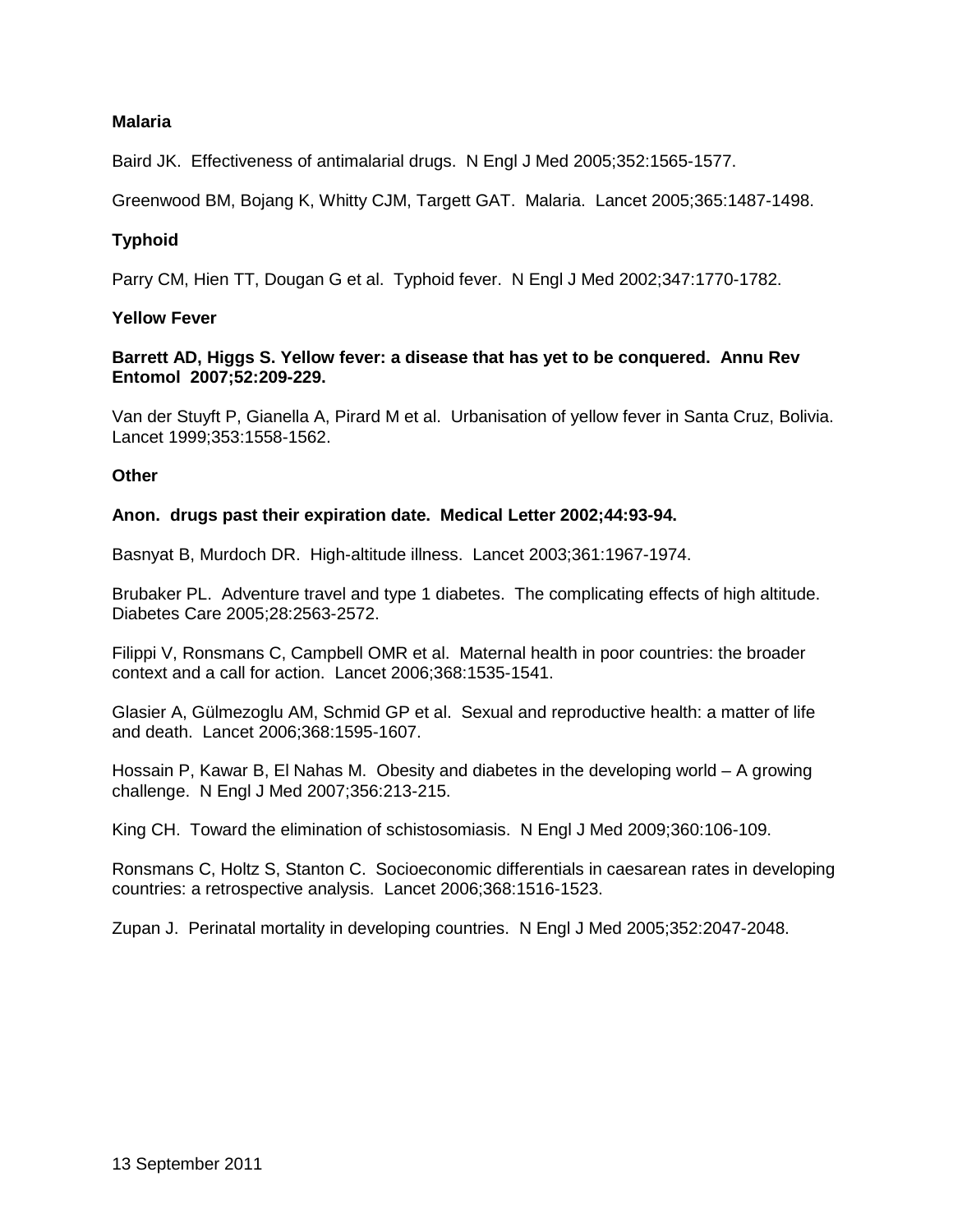# **Clinic Photos:**



The living quarters for the clinic are located on the left while the clinic building itself is partially seen on the right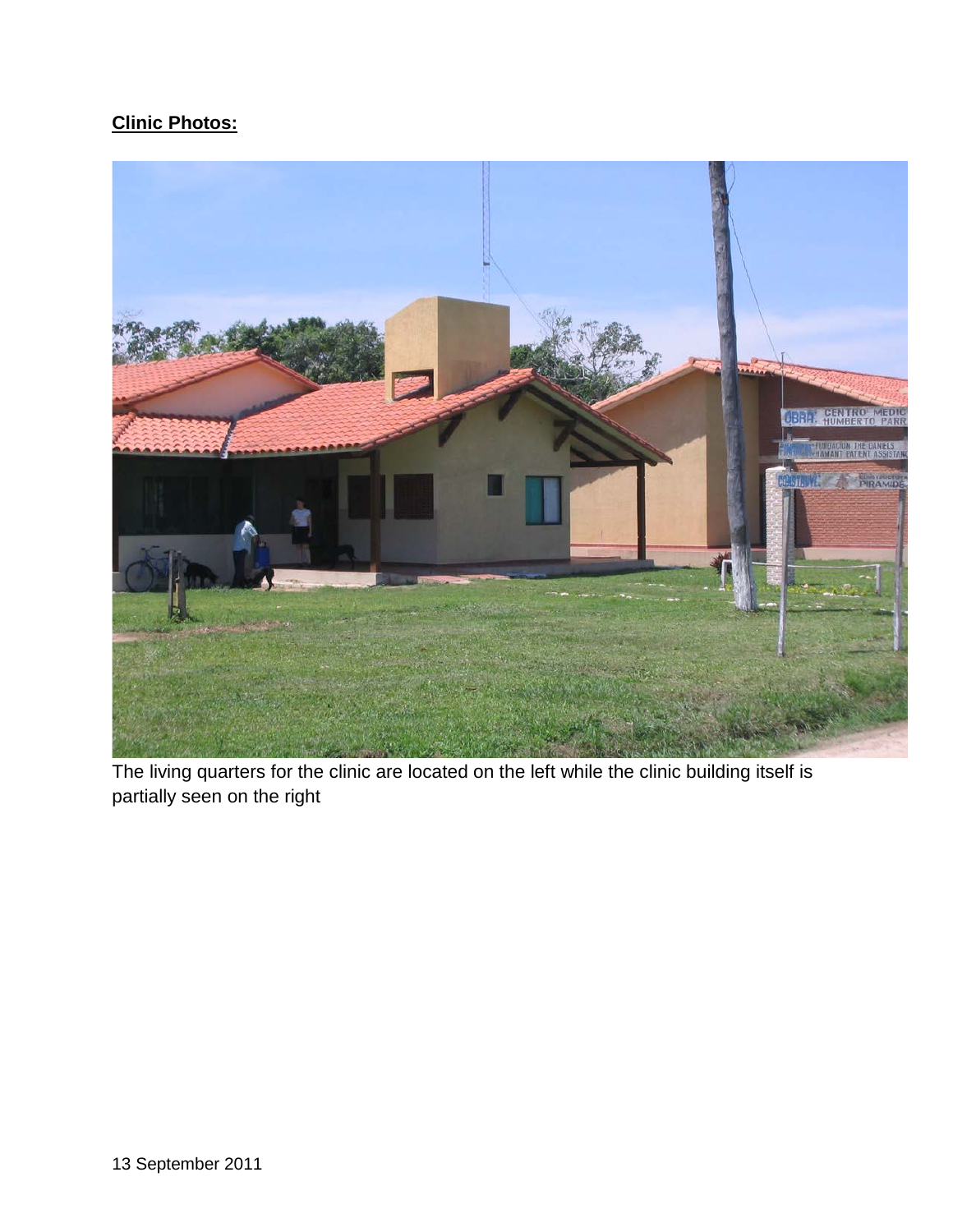

The check-in area with the clinic nurses. There is a small supply room on the right and the pharmacy supplies through the door on the left.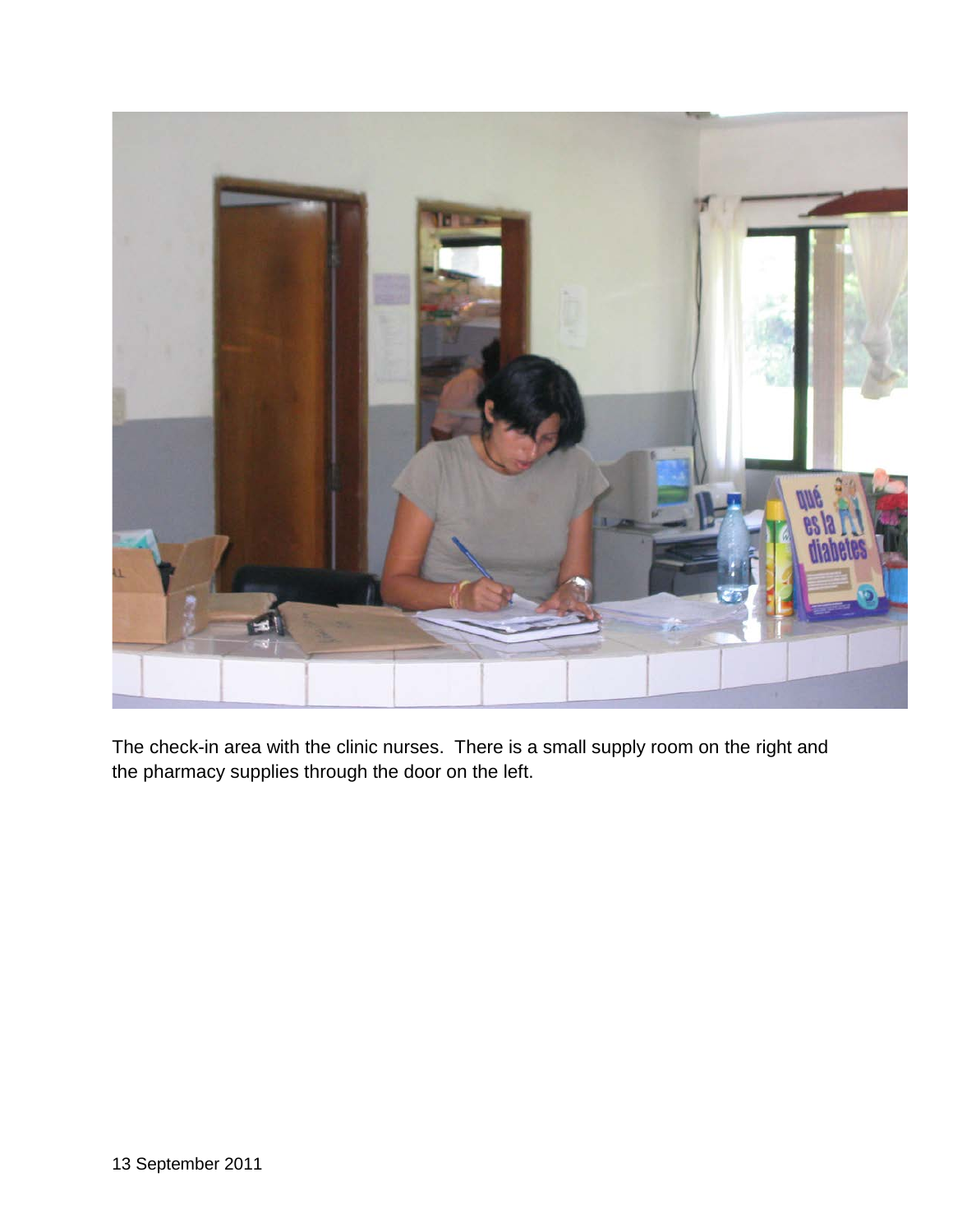

The lab room where blood is drawn and specimens are processed. There is also a microscope for wet mount slides, etc located here.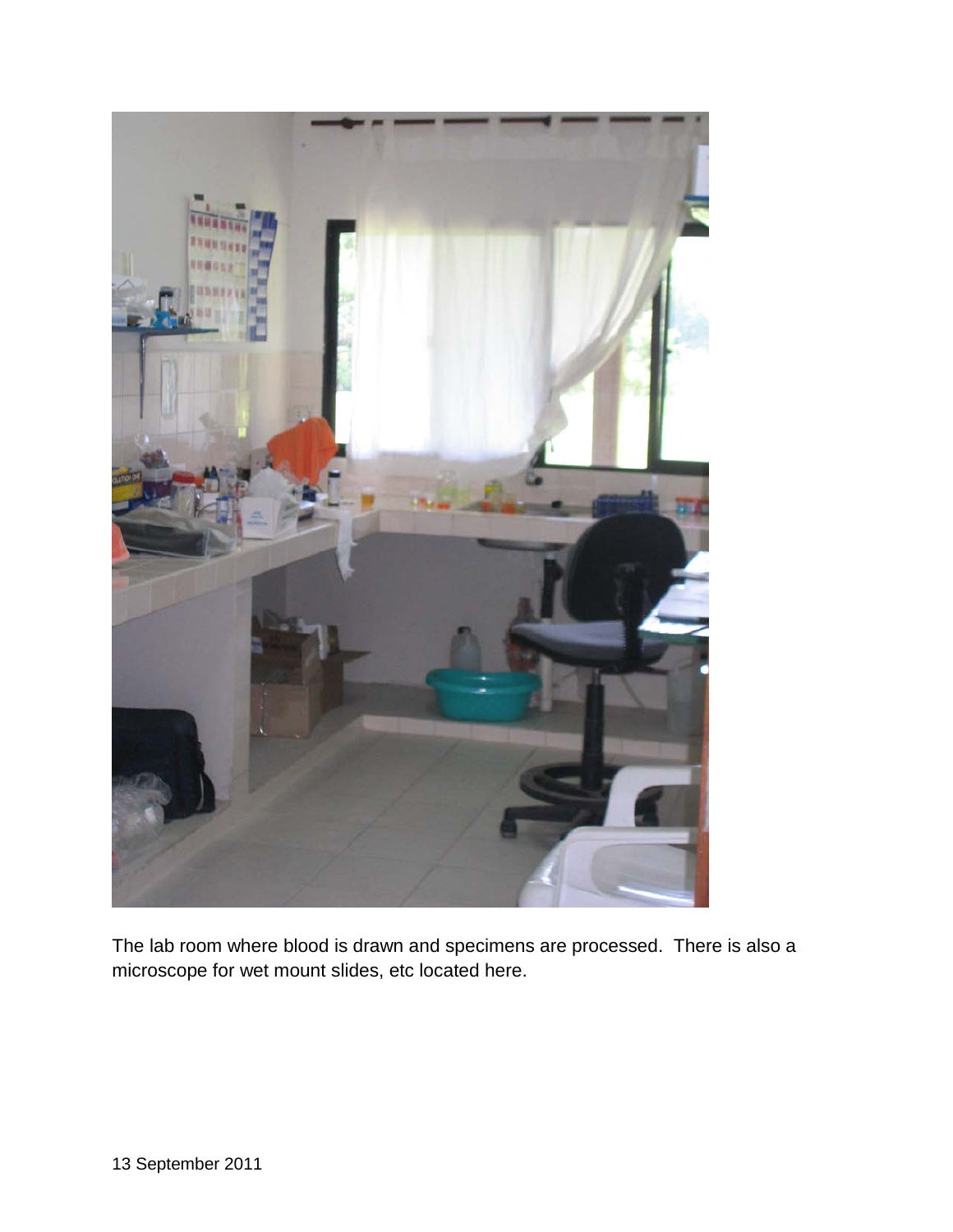

One of 3 clinic exam rooms; however, the only one with a gyne exam table.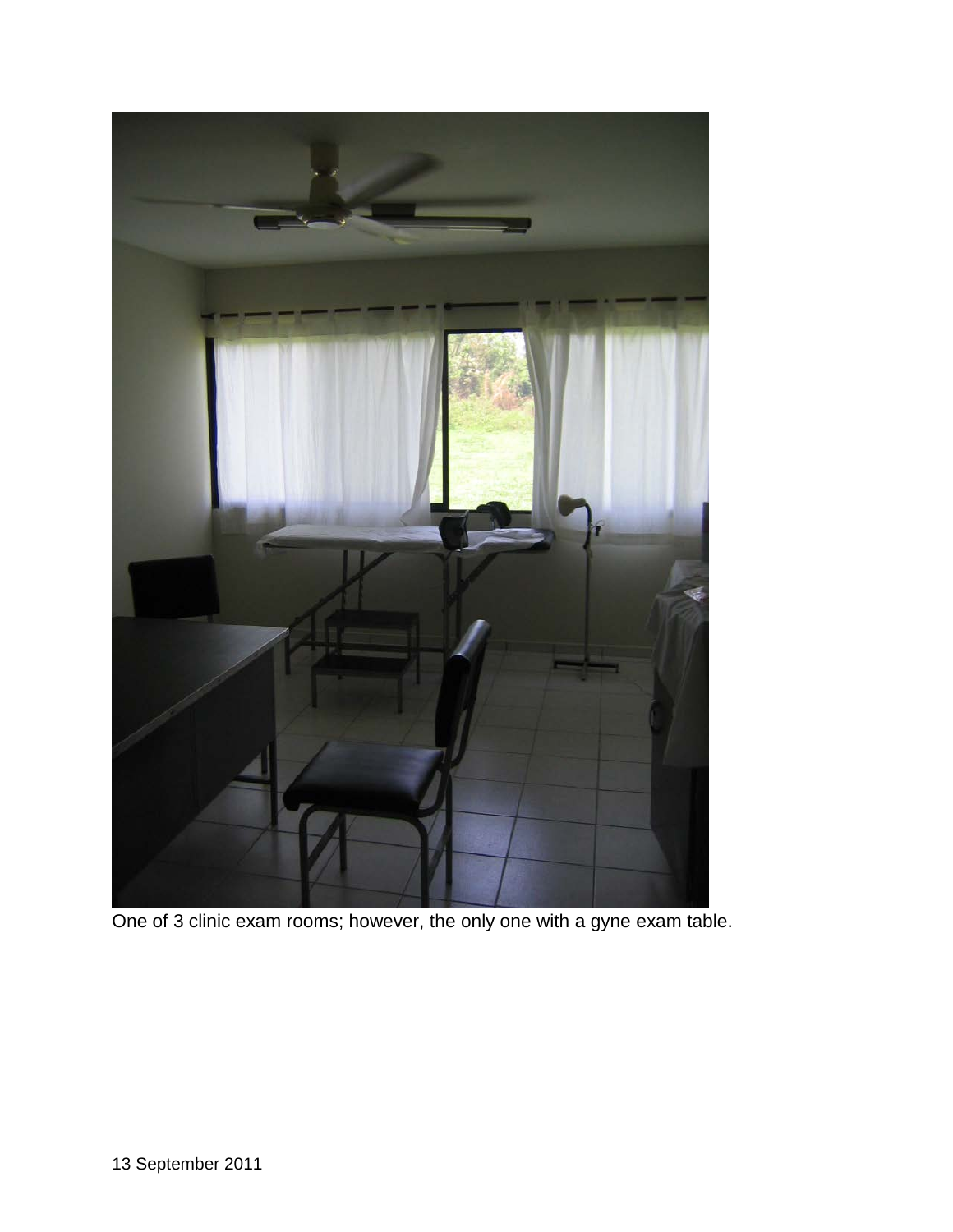

Waiting area and clinic rooms, at a rare time without patients.